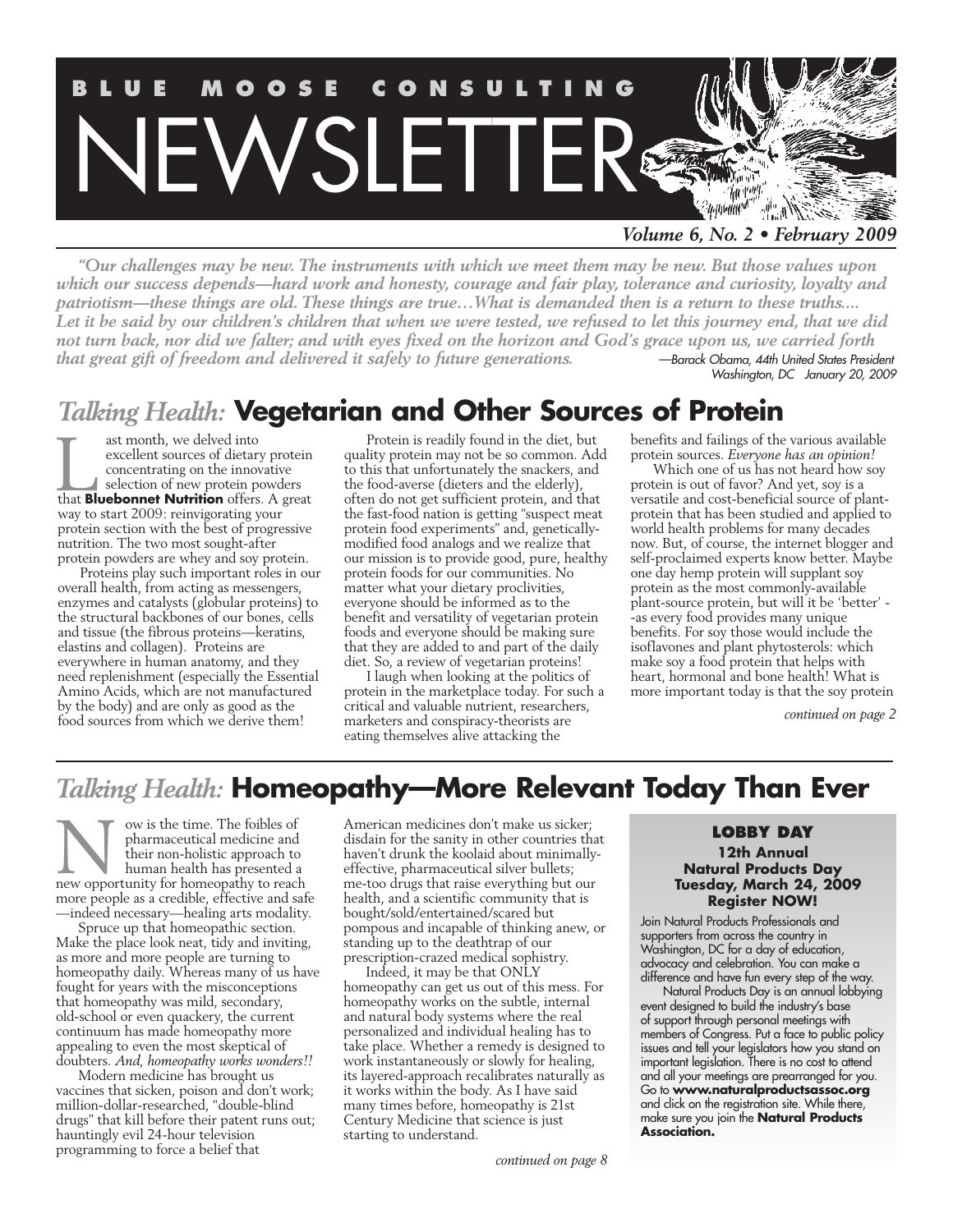#### **Vegetarian Protein**

*continued from page 1*

you offer is quality-manufactured, GMOfree, and hexane-free: good and palatable!

Maybe the facts being unfurled about plant proteins need better promotion: that they are abundantly healthful, and that they are most beneficial only when we get a variety of plant proteins in our diet. Each protein has its own unique amino acid sequence. The nutritional value of proteins can be observed by both their amino acid profile and their bioavailability and digestibility by the body. Also to consider, the biological health of the person strongly affects how proteins are absorbed and used, especially the gut and probiotic disposition. So providing protein is only part of the holistic appraisal for protein-health.

Plant source proteins are also extremely beneficial for the planet, as livestock and dairy-protein sources are very inefficient for land management: plant and grain protein sources are solely efficient and sustainable! So let's discuss vegetarian sources of protein and the options available today.

#### **Hemp, Pea and Brown Rice**

There are many reasons to choose a smart variety of protein sources, and we shall be hearing of these three proteins in the years ahead. First thought, though, is that rice is a grain; peas are legumes and the part of the plant used for hemp protein is the seed. Hemp protein probably has the greatest appeal, though protein foods in the future would be smart to incorporate all three into what can be described as the real definition of protein combining! The research still is not there for long-term highdosage human ingestion of these proteins: and it should be noted that allergies do follow proteins very closely (milk, gluten). The style of manufacture of a protein must be considered when deciding what you are offering your clientele, so always investigate source, manufacturing process and clinical study results. That is why most progressive nutritionists are looking for the research, staying scientifically associated with whey and soy proteins for the moment!

When judging proteins, there is an international measurement that has recently

#### **Marketing Ideas Vegans shop in health food stores**

Take note of this obvious statement. Make "Vegan" signs and put them around the store for the vegans' favorite foods

**Ancient Sun** Wild Bars—tremendous international sales

**Juvo** vegan raw foods powders

**Perfect Organics** bodycare products **Surya Brasil** hennas and shampoos and Men's bodycare products

**www.vegan.org** VEGAN support the vegan label: www.vegan.org/ campaigns/certification/index.html

been created called the PDCAAS: *Protein Digestibility Corrected Amino Acid Score.* It is a method of evaluating the protein quality based on the amino acid requirements of the human body. This rating system still scores whey protein the highest in its user-friendly composition. The list runs: whey, egg white, casein, milk, and soy protein isolate as the highest ranking; followed by the next class—beef and soybean; and then followed numerically by foods such as kidney beans, rye, whole wheat, lentils, peanuts, and seitan.

Another measure of the benefits of protein is its Biological Value (BV). This is a measure of the proportion of absorbed protein from a food which becomes incorporated into the proteins of the organism's body. In this measurement system, whey is again champion. Pea does rank high in this measurement (65%) though the natural level of pea protein is still low, and extraction methods must be used to get higher values. Rice protein has a BV higher than corn or wheat but below milk (and whey).

Pea, Hemp and Brown rice proteins are becoming more requested by vegetarians and vegans, though these protein sources are also still somewhat cost prohibitive. There is also the concern of "sourcing" for something as common as pea and rice proteins, with many products being processed for animal feed stock—and many imported from China.

#### **Quinoa, Amaranth and Nuts**

Soy, hempseeds, amaranth, quinoa, and buckwheat are non-animal sources of complete protein. I love quinoa, which is the highest of the grain proteins, followed by amaranth. I suggest encouraging people to eat quinoa, and offering recipes and tastetestings. These two grain proteins are still not available at a market-friendly price for supplementation.

Nuts contain protein, but also include high levels of fat and calories. The protein profile is not enticing either. Peanuts, almonds and cashew have the highest protein numbers—nuts are best taken as a tasty treat.

#### **Microalgae Protein**

Now we are talking 21st Century vegetarian protein.

Spirulina is arguably the most dense vegetarian source of digestible non-meat protein on the planet. It is certainly a complete food, with high amounts of antioxidant support as well. It differs from the equally appealing green superfood chlorella in that it does not require centrifugal force to break open its cell wall and make it usable. Spirulina is my #1 choice for plant protein, and **Nutrex Hawaii** is the best spirulina manufacturer on earth.

Still, Spirulina is "more than protein", and Nutrex's Hawaiian Spirulina is known more for the high antioxidant profile that it retains through its unique cultivation methods than for its protein. Spirulina has 375% more protein than tofu and has been

#### **Testimonials Count Wild Bars are a phenomenon you should not be missing**

Guys, This email is interesting because it reflects what can happen in spite of the grocery buyer. The grocery buyer didn't really want to bring WILDBARS in (their store) in the first place but reluctantly placed an initial order in December. When she received the first 2 Master Cases before Xmas, she didn't put them on the floor for a month, because she said she couldn't find room. Then when they put them out in the raw food section they sort of disappeared and they were forgotten about until I came back…and I asked the employees where the bars were and no one in the store had any idea where or even what WILDBARS were. [Later] they reordered two Master Cases (144 bars) and after 10 days they were almost gone so the buyer called today in a panic and ordered 288 bars (4 Master Cases) this time. If you start looking at these numbers and make some extrapolations, you begin to sense the upside potential of WILDBAR. If you look at (our demo person's) demo report for today you realize that something is going on. She sold 40 bars in 3 hours, not including supplements. (2008)

said to contain, ounce for ounce, well over 10-15x the amount of digestible protein of animal meats. A large egg roughly equals the amount of protein in a tablespoon of spirulina, without the cholesterol and with less than half the calories. Spirulina is low in methionine and cystine (though still higher than all other plant sources), and has more lysine than all vegetarian sources except the legumes.

Spirulina is easy to absorb, since its cell wall contains no cellulose. It is a very digestible food, which is pertinent to the elderly, the malnourished and the normal overstressed American. Spirulina is a lowfat, low-calorie source of protein that has sufficient amounts of l-phenylalanine to help control appetite if taken before meals. It is also a good source of BCAAs.

Not all spirulina is alike, as (foremost) products grown in Asian countries often have higher levels of heavy metals (primarily because they add manure to the water in the cultivation of this marine food). Spirulina is also only as good as the water source from which it is cultivated, so many overseas spirulinas have to be monitored for contaminants because of potable water concerns. *Nutrex Spirulina* is distinguished because it had U.S. GRAS status, deemed safe for the human food chain. Nutrex Hawaii is fully vegetarian, and their product is the perfect example of the statement that location and manufacturing techniques do matter!

Most stores are seeing a growing population of young people turning to spirulina as a sought-after vegetarian food source. Certainly, if the story of this newage food source is told with passion, the community will listen and learn. All the many differentiating storylines on the manufacture of Nutrex's spirulina make for excellent marketing. Are you cultivating future sales by appealing to the optimistic worldview of today's youth by showing them *continued on page 6*



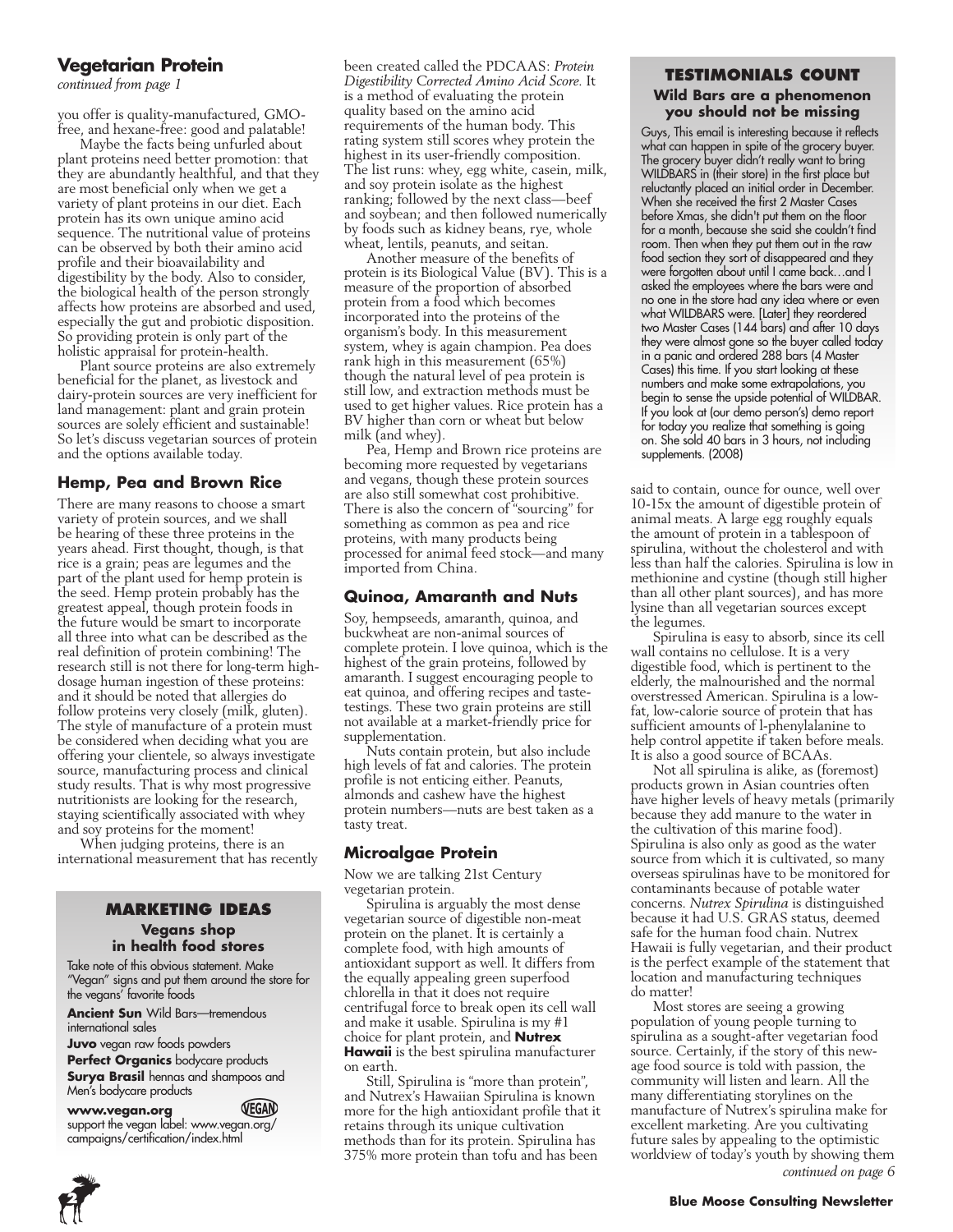

*February Promotion* **Cleansing and Digestion 20% OFF** with a minimum order of 3 each **Healthy Liver Tonic™ Oregon Grape liquid extract Digestive Bitters Compound Neutralizing Cordial Artichoke liquid extract** *Compounds are better* **Healthy Liver Tonic™:** dandelion, Oregon grape, milk thistle, artichoke, schisandra, fennel

**Digestive Bitters Compound:** angelica, hyssop, juniper berry, cardamom, ginger, gentian, anise, cinnamon, myrrh, peppermint

**Neutralizing Cordial:** rhubarb, cinnamon, goldenseal, peppermint and peppermint oil

*Herb Pharm's website is updated and fun: check it out!! Cleansing & Digestion phone training: February 19th*

## NORDIC® NATURALS

Pure and Great Tasting Omega Oils

## *Another timely Nordic Innovation* **Introducing Vitamin D3**

*Shipping now!* **Nordic Naturals Vitamin D3** (Orange flavor, 250mg per cap) 120 count, 1 soft gel per serving Item# RUS-01600

UPC: 7 68990 01600 4

Retail: \$15.95, Wholesale: \$9.57

*This product actually contains no fish oil. It provides the preferred source of Vitamin D, from a name the consumer trusts. The Vitamin D3 is in an organic olive oil carrier and is in cholecalciferol form, which is derived from sheep's wool lanolin.* 

D in the news: Recent research links a Vitamin-D deficiency with an increased risk of High Blood Pressure

Not represented by BMC in NJ, SC and parts of PA Not represented by BMC in NC, SC, WV



### **Whey Protein Isolates are a delicious success**

*Reinvigorate protein sales with a new look…Bluebonnet* available only in health food stores

Super Earth® Soy Protein Powder: toasted vanilla & chocolate truffle delicious, clean ingredients + well-formulated

Whey of Life® Protein Powder: vanilla blast & chocolate blitz multi-action formula with S.O.D. and nucleotides

100% Natural Whey Protein Isolate Powder pure isolate with natural vanilla flavor. That's all

### *New!! Whey Protein Isolates*

26 gms of protein, sweetened with stevia available only in health food stores chocolate, vanilla, strawberry, mixed berry

*Ask your BMC rep about Protein Demos in your store*

Not represented by BMC in NJ Not represented by BMC in NJ, SC

## **NEWTON** homeopathics

Nurturing Naturally Since 1987

#### **February Promotion 20% DISCOUNT** *6+ per SKU*

Bladder-Kidney, Pets (P010) Doggy Breath, Pets (P023) Ear Care, Pets (P022) Energy-Immune Assist, Pets (P024) Rheumatic Pain, Pets (P018)

## **February Hip-Pocket BMC deal 15% off**

### **Winter Seasonal Display—18 bottles Pet Winter Display—18 bottles**

*Stimulate homeopathic sales at the register!!!* Ask your BMC reps for the details

#### Now available, with more to come **Newton Homeopathics Equine Line Complexes ready now:**

Colic & Gas

Detox **Fever & Infection** Nervousness & Fear **Inflammation** Arthritis-Joint Pain Injury Rescue<br>Cold & Cough Iloof Help-Found Hoof Help-Founder Energy-Immune Bowed Tendons Lotion

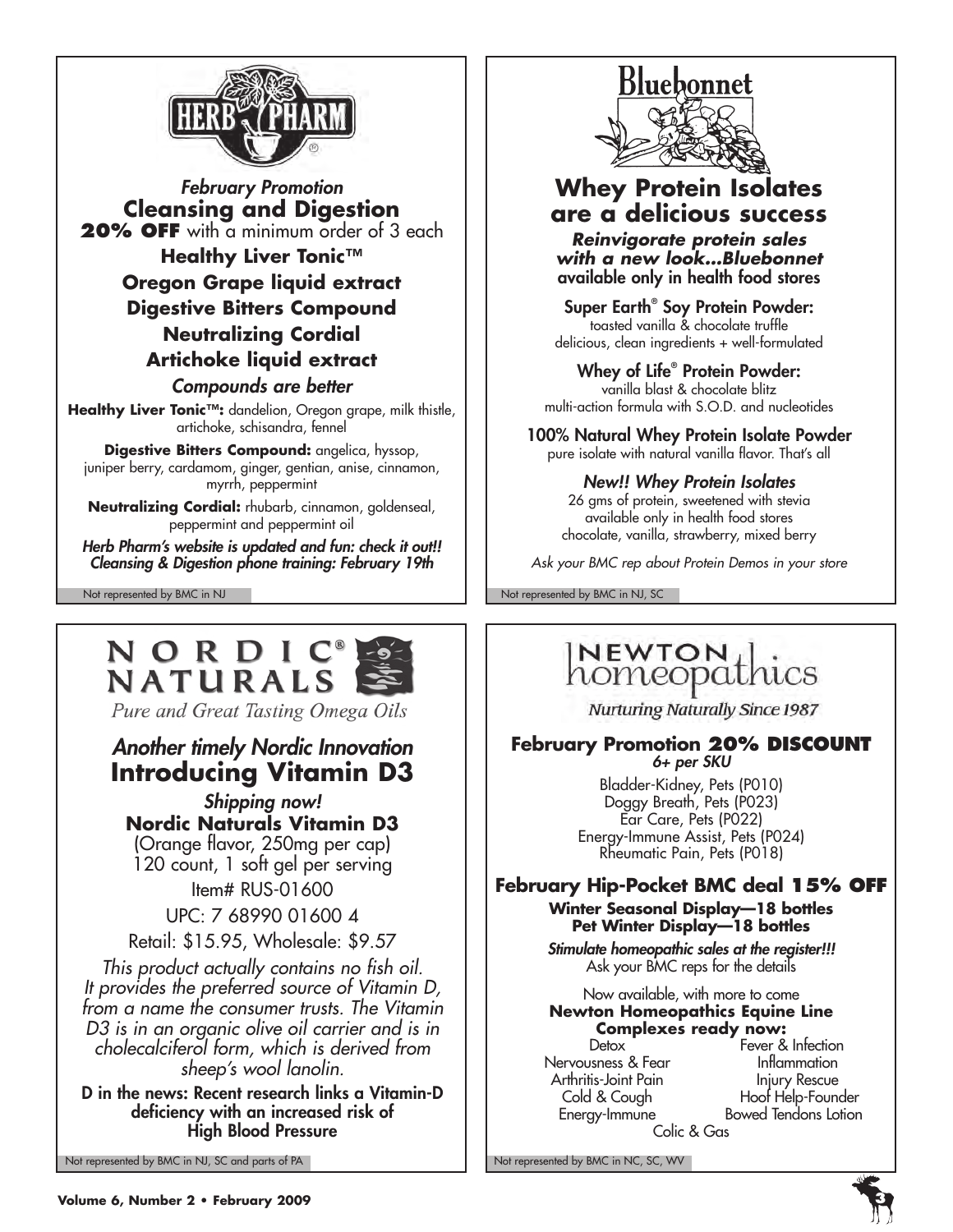

#### **The Future of Nutrition**

Marine Phytoplankton is an original earth food, a whole food phytonutrient rich in elemental trace nutrients. UMAC-CoreFutura™ harvests this primal food from an ecosystem that merges deep, ocean waters and fresh mountain waters to provide a unique species of phytoplankton. UMAC-Core™ sources from sea water in pipes that go out 1.5 miles at a depth of over 80 feet, so no surface-related toxins are present. Their proprietary process breaks the cell walls of these phytonutrients, releasing their nutrients and making them available for human consumption. A revolutionary manufacturing breakthrough!

Rich in Sea minerals, this proprietary nutrient is called Apha3 CMP (Concentrated Marine Phytoplankton). It is indeed a whole food from the ocean, and one of the most complete and original superfoods on the planet. Products are manufactured without disrupting the ecology: UMAC-Core's process actually replenishes the

world's phytoplankton sources. Go to the www.umaclife.com website and watch the informative video, "The Future of Nutrition." Start to reinvigorate your body with the daily use of

UMAC-Core™ today! Unique Marine Algae Concentrate

Marine Phytoplankton



### **Sovereign Silver® Bio-Active Silver Hydrosol™**

• The #1 selling silver in America

• Sovereign Silver offers a unique combination of benefits that no other manufacturer can match

**• Actively Charged (Bio-Active)** Containing 96% actively charged silver particles (positively charged [Ag+] silver ions)—at least 34 times more powerful than other brands.

**• Easily Absorbed** Unprecedented particle size of 0.0008microns, or 0.8 nanometers (validated by Transmission Electron Microscopy), allows for easy utilization by—and excretion from—the cells and body.

**Less Is More** Our ultra-small particle size also results in a greater silver surface area. This low concentration of 10 ppm(parts per million) is still much more effective than brands that contain up to 500 ppm!

**• Perfectly Safe\*** Sovereign Silver**®** is formulated to be safe for the whole family. Taken 7 times a day for 70 years, it still falls below the EPA daily Oral Silver Reference Dose (RfD).†

**• 99.999% Pure** Sovereign Silver**®** has only 2 ingredients: silver & pharmaceutical-grade purified water. It does not contain added salts or proteins that render other silver products ineffective and possibly dangerous. Plus, it is packaged in non-leaching glass bottles.

Not represented by BMC in NC, SC, NJ, eastern PA



## **Probiotics are Essential for Daily Immune Support Everyday but especially in the deep winter months.**

*Fact # 2:* Dr. Ohhira's Probiotics 12 PLUS contains viable bacteria (not freeze-dried or centrifuged strains) that cohere in the colon. In differentiating between the different types

of probiotics, it is interesting to note that Dr. Ohhira's Probiotic 12 PLUS is unique in its length and quality of fermentation. This fermentation cleverly creates a very viable probiotic complex.

**Balanced and Vigorous** Twelve carefully selected strains are used in a 3-year fermentation process to maximize health-giving properties and to foster the strongest bacteria.

**Ready to Work** The fermented original culture medium of nutritious mushrooms, vegetables, fruits and seaweed is encapsulated with the bacteria to provide a most effective and well-tolerated pre-biotic.<sup>\*</sup>

**Broad and Lasting Benefits** Organic acids naturally produced by the bacteria help improve digestive pH for the benefit of the hundreds of other beneficial strains in your system — some strains are unique to the individual.\*

**Uniquely Strong** Proprietary strain TH10 is 6 times stronger than other probiotics.\*



Ancient Sun Nutrition, Inc. *InnovativeWhole Food Nutrition Solutions*

*February Promotion* Blue Manna Extravaganza **10% off all Blue Manna SKUs 20% off Blue Manna caps, 60 ct.**

#### *Please Note:*

- Mention promo when placing order
- Discount must be passed along to the consumer

#### **Blue Manna**™ **promotes:**

- Greater mental energy, attention, memory, and focus
- Emotional and mental balance
- Healthy joints and tissues

Blue Manna™ was developed especially for individuals requiring ultimate nutritional support for the brain and nervous system, as well as the joints and tissues.

Blue Manna™ capsules are made from premium certified-organic/kosher AFA extract (Phycocyanin and PEA concentrate) in 360 mg. "0" size vegetarian capsules.

Suggested Serving = 2 capsules

### **Blue Manna in 2009**



**February Sale 20% off Surya's Sapien line** Surya Brasil's Sapien line-for-men is Certified Organic through Eco-Cert™ and is cruelty-free. Specially-formulated for male skin and hair, each of the 6 formulations is 100% plant-based, and offers unique ethically-harvested plants and fruits from the Amazon for uncompromising quality and efficacy. Products do not contain synthetic fragrance, artificial colors, GMOs, artificial preservatives, sulfates, phthalates, silicone or petroleum by-products. **Shampoo & Conditioner 2-in-1** 10.14 fl.oz \$14.99 – \$8.99 **Hair Styling** 3.04 fl.oz \$ 9.99 – \$5.99 **Facial Scrub** 60 ml \$12.99 – \$7.79 **Shave Cream** 6.7 fl.oz \$16.99 – \$10.19 **After Shave Cream** 3.04fl.oz \$14.99 – \$8.99 **Shower Gel** 10.14fl.oz \$16.99 – \$10.19 *Good news! All Surya cream colors are now Certified Vegan, and all colors are in stock. Amazonia Preciosa shampoos now also have* 

*the Vegan Certification.*

**Brushes** 

*Finest Quality Hair, Body and Skincare Accessories*

## **Skin Care Body Care Hair Care**

The modern health food store tends to health and beauty, providing exceptional products that are tools for health and betterment. Hair Doc has been the leader in the finest-quality Hair-care Brushes and Accessories and Bodycare Brushes and Accessories since 1979.

*Be your community source for durable, and sustainable hair, bath & body tools*

Not represented by BMC in NC, NJ, Eastern PA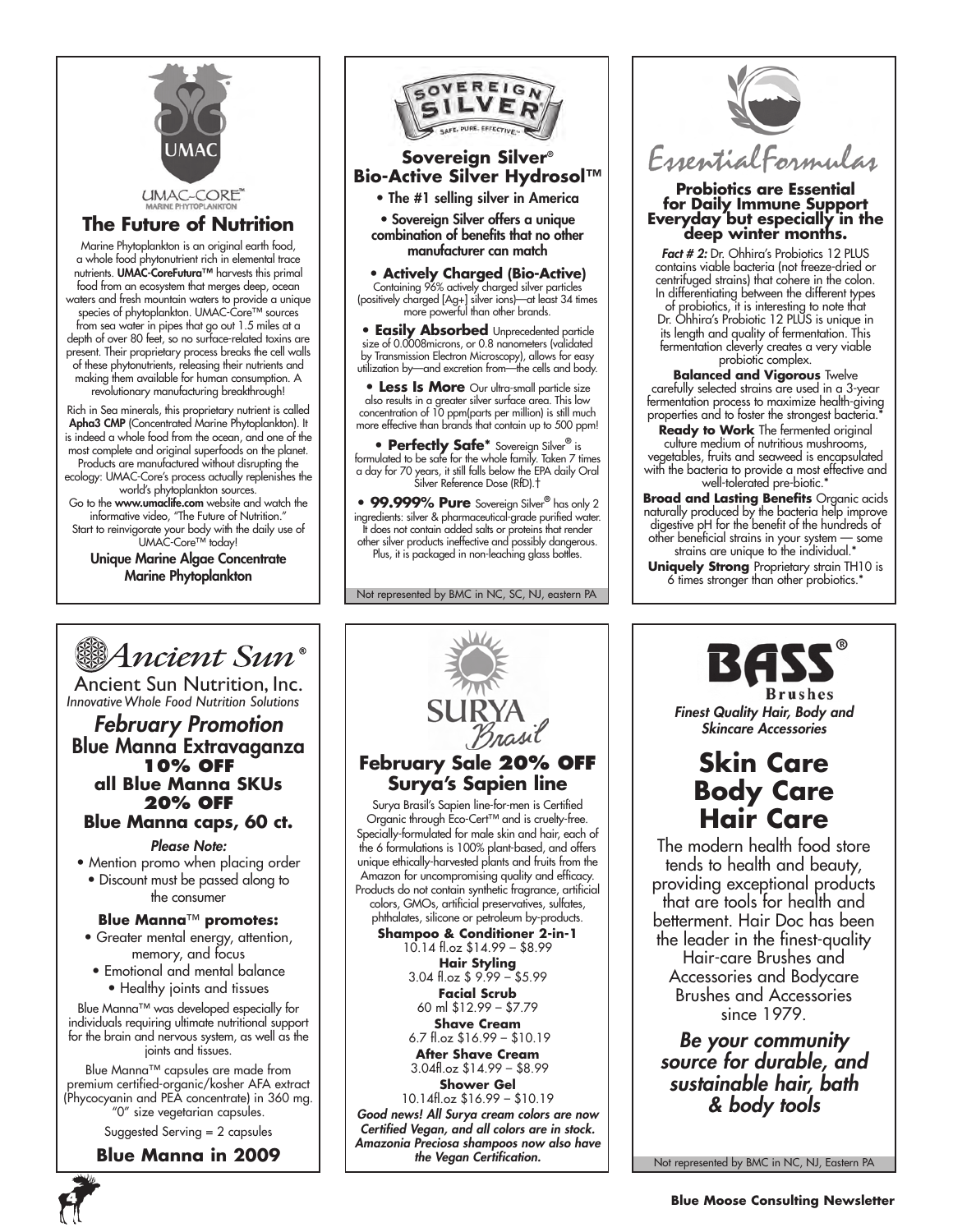

HERBAL HEALTHCARE *"Don't be cruel to a heart that's true…"* featuring

**HeartCare® , HemoCare® , Arjuna, Garlic, Guggul, and Garcinia**

> HeartCare**®** 81 published clinical trials

HemoCare® 7 published clinical trials supports elimination of toxins, normal liver function, and normal skin and immune function

#### **February Promotion**

Mix & Match...Any combination of the above promotion items

**Buy 15> receive 7% off** Formulations/**3% off** Pure Herbs

**Buy 25> receive 15% off** Formulations/**5% off** Pure Herbs

> **Buy 50> receive 25% off** Formulations/ **10% off** Pure Herbs

Not represented by BMC in EasternPA, NJ

## immune **HEALTH BASICS**

CLINICALLY PROVEN IMMUNE SUPPORT

*February promotion Entire line:*

#### *6 each per SKU 10% 9 each per SKU 15% 12 each per SKU 20%*

75 mg, 125 mg, 250 mg, 500 mg children's chewable and Immune Health Basics Skin Renewal Cream

Check out the new website and learn more: www.immunehealthbasics.com Beta Glucans from Beta Glucan Research Organization: www.betaglucan.org

Beta glucan is a scientifically proven biological defense modifier<br>(BDM) that nutritionally potentiates and modulates the immune<br>(BDM) response. As a supplement, after swallowing orally, Beta<br>glucan is ingested primarily t condition and targeted to research on yeast-cell-wall-derived<br>Beta-1/3,1/6-glucan. This indexing format varies from standard<br>research classified by "researcher(s)" to make finding applicable<br>research to a pecific health co *Editor's note: (Go have some fun!!)*



### **1st time ever Aloe Gold Promo 36 items—15% off mix & match**

**Aloe Gold** 16 & 32 oz liquids **Aloe Gold** 30 & 90 ct tablets *an organic whole leaf aloe*

**Aloe Gold Whole Leaf Aloe Vera Juice Concentrate** is the highest quality Aloe Vera juice providing maximum benefits when taken daily. Aloe Gold is a 5:1 concentration providing the most therapeutic count of active ingredients and valuable yellow sap. This high quality formula contains no water with no high heat processing.

 Aloe Gold Tablets are the highest quality Whole Leaf Aloe Vera in a tableted-form available. Aloe Life Aloe Vera tablets are processed through a unique, low-temperature method allowing the delicate polysaccharide chains to remain intact to provide maximum immune system support.

 Benefits include help with digestion and absorption when taken before meals—Energy, Immune System Support, Anti-Inflammatory support for tissues and joints, Allergies, Liver Support, Bowel Distress, Fibromyalgia, Candida, Skin Health, Longevity etc.

## **MushroomScience**

٦

## **Why a Hot Water Extract?**

BIOAVAILABILITY—The immune supporting polysaccharides common to all medicinal mushrooms and mushroom mycelium are found inside of the cell walls. However, the cell walls of the mushrooms and mushroom mycelium are made from an indigestible fiber called "chitin." Hot water extraction is the only clinically validated method for breaking these polysaccharides out of the indigestible cell walls.

CONCENTRATION—Polysaccharides found in the cell walls of mushrooms comprise only 0.5 - 2% of the total mass by dry weight (depending on the mushroom), not enough to have effect even if they were bioavailable. Most hot water mushroom/mycelium extracts are at least a 20:1 concentration.

Hot water extraction dissolves the indigestible fiber (chitin), allowing the fiber to be removed from the extract when the water is removed. This process concentrates the polysaccharides to the effective levels identified in the published research.



*Vegan Herbal Care* **Sleep Rescue** 2 skus

2 oz roll-on or 2 oz oil

**February promotion 10% off** direct orders only Must mention deal when

placing order! Wholesale \$8.99

Retail \$14.99

#### *Because the day begins the night before! Topical Relief—Natural, non-addictive, soothing.*

Massage into your temples, neck, jaws, restless, crampy legs—anywhere you hold the day's tension! Wake up tomorrow without today's stresses on your face!

## **PERFECT® ORGANICS Dry Winter Weather is Shea Butter Season**

### *Perfect Organics means shea butter perfected*

• ethically-harvested

- no heat in manufacture or bottling
- no dyes or bleaches, purely natural • retaining the full nutritional

profile of this versatile moisturizer

### **February Promotion mix & match, 15 pieces 10% off** stock up sale!!

100% Shea Butter Lavender Lavish Mandarin Chocolate Mint Chocolate Orange Ginger VEGAN Hazelnut Coffee

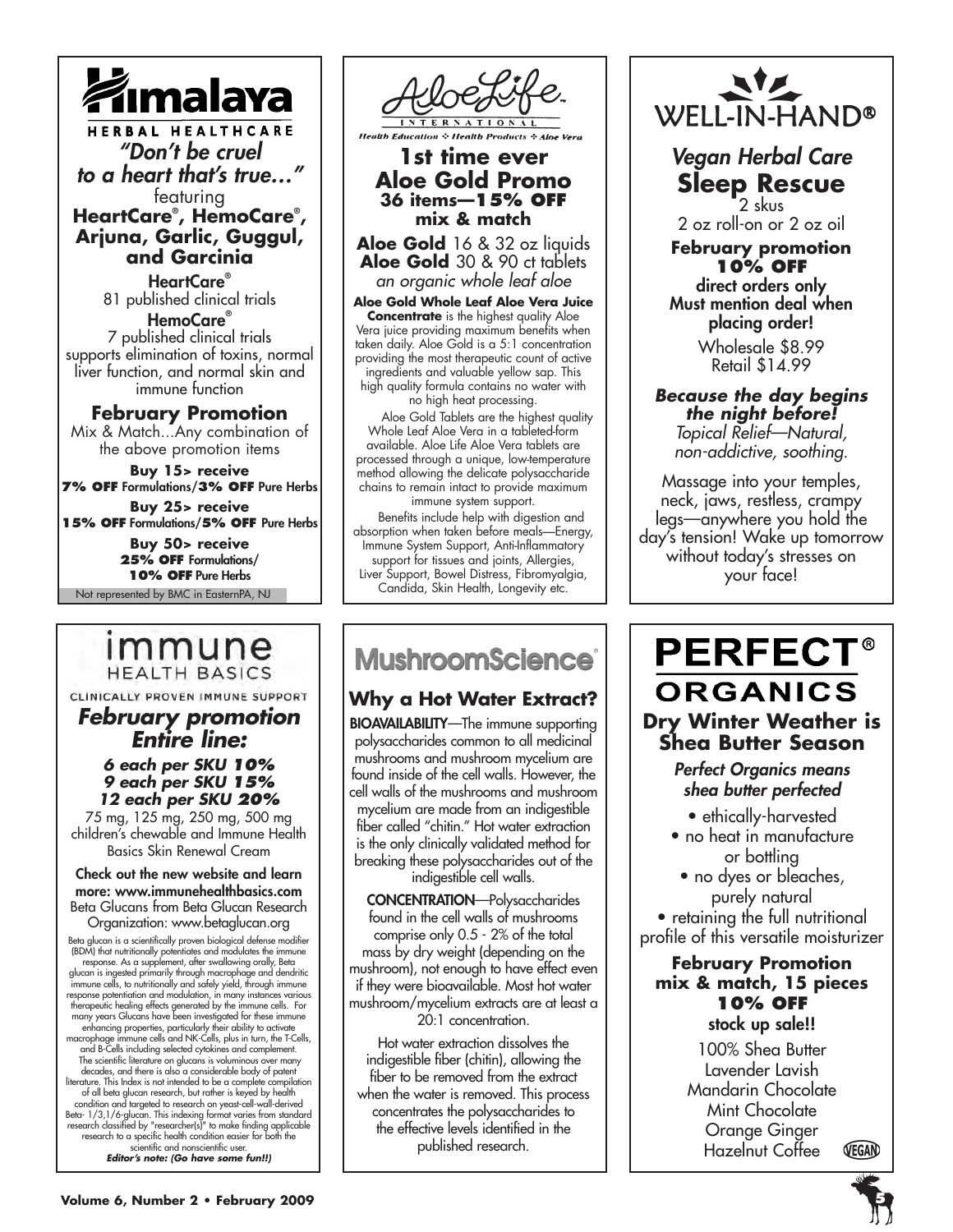### **Vegetarian Protein**

*continued from page 2*

the promise of spirulina nutrition? I meet people daily who say they take spirulina every day: what are they taking and where are they buying it?

Consider a spirulina endcap(at least) twice this year and speak with your BMC rep about how we can help you market this most complete of all the green foods!

Whereas Nutrex manufactures their algae,

**Ancient Sun** provides a wild blue green algae. Ancient Sun harvests their blue-green algae from Klamath Lake , and they harvest with better methods than any of their competitors. Like spirulina (actually both are spirulinas and blue-green algaes with the latter having a greater spectrum of the blue-food group and the exciting nutrients that this blue pigment provides), neither food is super high in protein—but both foods are high in absorbable protein. Ancient Sun is a must for every store's green foods section, and no other blue green algae can match its integrity, nutrition profile or store support. *Wild Bars* are a great way to get people excited about blue green algae: they are a true sensation for the vegan and raw foodists, and well as the chocolataholics.

New to the market, because the ingenious manufacturing riddle had not been solved until recently, are marine



Spirulina Pacifica has the highest nutritional content



phytoplanktons—even older on the planet than spirulinas or blue green algaes. **UMAC-Core** has the planet's only human-nutrition source of marine phytoplanktons, and their proprietary method of extraction is one of our generation's greatest achievements (when considering the world environment and world food needs in the future: we can now harvest dramatically beneficial and absorbable nutrients from the ocean like never before!) UMAC-Core *Alpha 3 CMP* is cellular nutrition at its finest, with a vast

array of nutrients at levels of bioavailability unique to this dense whole food. It is inappropriate at this time to speculate on the protein benefits of this product, except to say that UMAC-Core

#### **Spirulina**

Spirulina is 65-70% vegetable protein which is 95% digestible, compared to 18-20% digestibility for meat protein.

has amino acids readily available and that the Alpha 3 CMP product has the cell-wall of this marine phytoplankton broken so that it can be easily and quickly absorbed. Athletes are turning to UMAC-Core before and after workout for the quick energy support that it gives.

Unfortunately, the BV and PDCAAS for spirulina, blue green algae or marine phytoplankton have not received the study that they deserve. An old study of the biological value of blue-green algae in 1981 registered it at 68, though harvesting

*continued on next page*

### **In the News Super Results**

The Pittsburg Steelers once again won the Super Bowl and congratulations to the fans from the Steel City. The city with the most wins in football Super Bowl history has won the title twice recently and in both seasons there was one very interesting nutritional variable. In both football seasons, the Steelers were involved in studies that necessitated their taking **Nordic Naturals** fish oils.

Yes, that is right. The Steelers were your everyday professional football team; but, when given the super supplements of Omega-3 supplementation—in tests to study fish oils effectiveness against the extreme pain all the violence of football creates on those professional player's bodies—they rose to the level of victors and champions. (Congratulations to Lori, and the stores of Western Pa and West Virginia!)

We applaud Pittsburgh Steelers football, and note once again that Nordic Naturals is the most pop culture supplement that you carry in your stores. A marketing bonanza? **www.post-gazette.com/pg/09033/946342-114.stm**



### **Rejuvenate and Reclaim a new Healthier, Slimmer You in 2009**

It is JUVO Slim's promise to deliver to you the energy, nutrition, and live enzymes found in nature's raw whole foods. JUVO Slim offers the health and rejuvenation benefits you want in your life as you reclaim the new, healthier, slimmer you. JUVO Slim's natural raw meal retains nature's purity without any modifications or additions. The whole grains, vegetables, sea vegetables, mushrooms, and fruits are grown organically in fertile land to bring you the purity and full vitality Mother Nature offers.

#### *A Raw Foods Diet Encourages Weight Loss*

#### *A Whole Foods Diet Encourages Weight Loss*

JUVO Slim helps all of us on-the-go! Have only 5 minutes for a meal? It is just perfect. It boosts energy, increase clarity, reduces tension, and can help you quickly recover from stress.

*600 gm JUVOSlim canisters*

Not represented by BMC in Eastern PA, NJ Ask your BMC rep about a Juvo POP display



### *February Promotion* **15%+ off for 12 Olbas Bath 4 oz.**

12 - 4oz Olbas Bath @\$4.56/ea wholesale

\$54.72, plus 1 Free Bottle & FREE SHIPPING

#### **Soothes and Relaxes, Tingles and Invigorates!**

A delightful, therapeutic & fragrant herbal bath that soothes and relaxes your aching muscles as it tingles and invigorates all the body's senses. Marvelous after a hard day of work or sport. Excellent as a footbath for tired,

aching feet. Blended with chlorophyll, **Olbas Bath** also acts as a natural deodorant. Use in the tub or whirlpool for a bubble bath or in the shower to stimulate the senses. Blended using essential oils of Peppermint, Eucalyptus, Cajeput, Wintergreen, Juniper, and Clove.

Olbas Bath is versatile too: for whirlpool, or to turn your tub into a Swiss Spa; for shampoo or as a liquid shower soap; as a foot or sponge bath and even for household uses for safe and deodorizing cleaning needs!

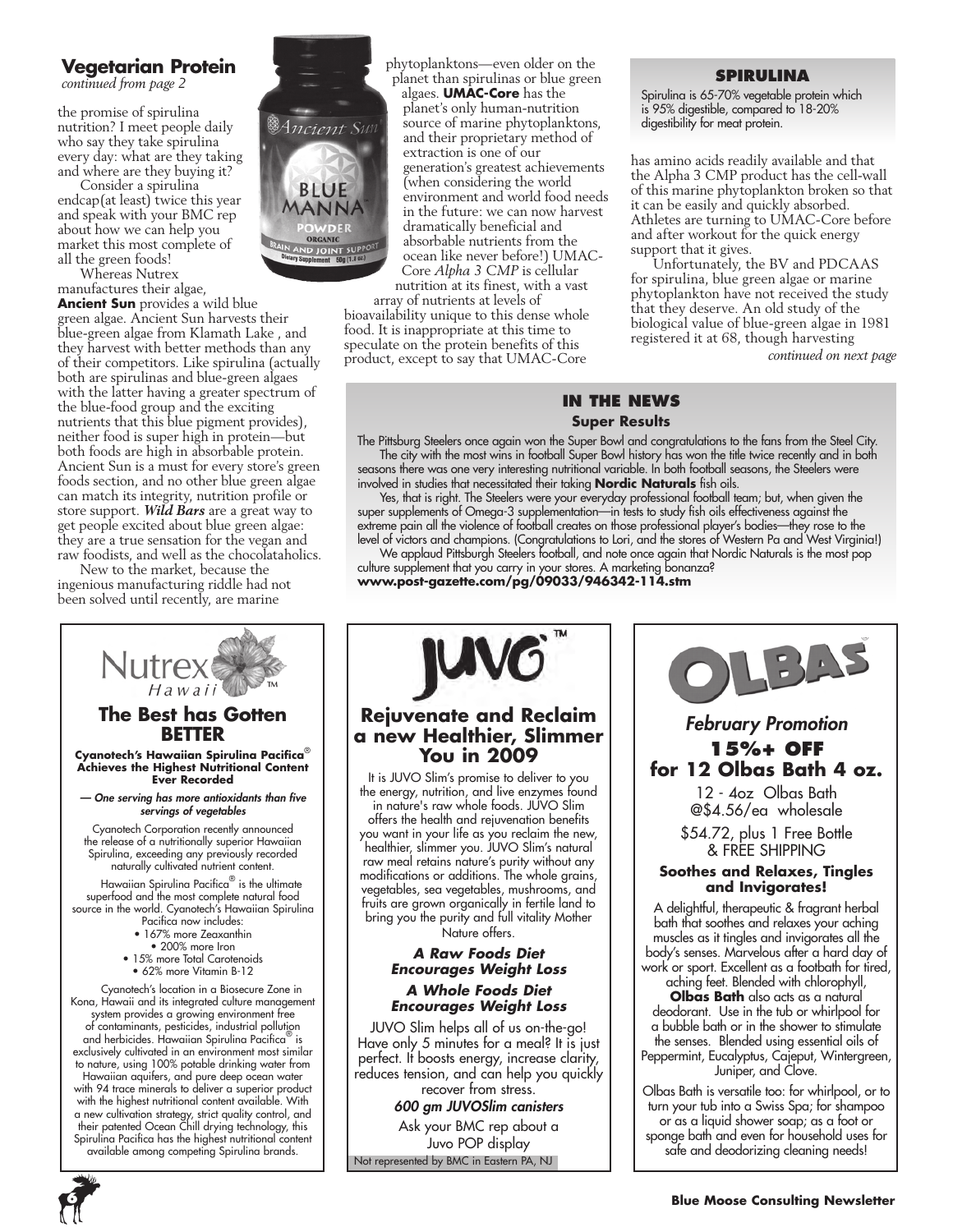#### **Vegetarian Protein**

*continued from page 6*

methods have changed dramatically since then.

#### **Brewer's Yeast**

Lastly, let's not forget the old stand-by, brewer's yeast. While often thought of as a great source of the mineral chromium, brewer's yeast is a valid and whole food source of vegetable protein. *Saccharomyces cerevisiae* is a one-celled plant, more a variety of fungus, most commonly known as an ingredient used to ferment sugars in beer manufacturing. It contains all the essential amino acids and a fair amount of protein: 16 gms per 30 gms of powdered yeast. Bluebonnet's brewers yeast is one of the more tasty sources (and is available only in health food stores unlike those sold through distribution) containing 15 grams of protein

per 2 tablespoons. Brewer's yeast is also a source of RNA, an immune-enhancing nucleic acid, so those old-timers who add brewer's yeast to their morning shake are smart and their example should be emulated and taught!

#### **The Success is in Your Hands**

Ask yourself and educate your customers to think the question: how much vegetablesource protein do they get in their diet each day? If it is minimal, then they may ponder as to what this contributes to their overall health: are they mismanaging their health by depending too much on inefficient (outdated) animal protein sources that lead to concerns about "bad and unhealthy meat" and the possibility of gout?

If plant protein sources are high or sufficient, then they are probably already experiencing the human health benefits that will result from these smart nutritional

#### **"We Are health food people" Dr. Luc Chaltin, Founder, Newton Laboratories**



I write to share some sad news. As 2008 ended, we all received the sad news that we lost a good man and a noble Doctor, **Dr. Luc Chaltin**, the Founder and long-time President of **Newton Laboratories**, who died peacefully December 28, 2008. Please say prayers for the soul of this good man as he moves on.

Dr. Luc was a wonderful man. I respected him as a great student, and teacher and healer and have often said that I felt that he was one of the greatest living healers, a praise I felt was deserved for the advancements that he made to the theory and practice of healing homeopathy.

Dr. Luc had a life worthy of a grand novel: he certainly went through a lot, and made the best of all. He was strict in his study and in his personal development, and ironically was on one of his mandatory daily walks in his garden when he fell on either a root or knot and broke his hip.

He had surgery on Christmas Day, which went well and he was already moving and walking on his own, post-surgery. It is believed that he died of a loose blood clot as he slept.

Dr. Luc was aware that life for a person in their mid-80s would be a challenge, especially to keep one's health, and he always stated that he wanted to be healthy until the end. Indeed, he died healthy. His life-long devotion to preaching and living in good health with organic foods proved exemplary to the end. And now, we need to continue to honor his life through our fond memories, and a re-dedication to the mutual cause of Health that we all believe in so strongly. Good health, all life long!

Dr. Luc's company, Newton Labs, already had its succession fully implemented and will continue. He will be missed by many, and Newton Labs offers for anyone who experienced healing successes from Dr. Luc or his products to share that information with the company. Newton Labs will collect these stories as a life-sustaining tribute to the work and the man. Newton Labs has organized a formal celebration of his life and work to take place on **April 5, 2009**. Customers of Newton Homeopathics, former patients, friends and family will be invited.

Please visit the on-line memorial at **www.sympathytree.com**, and there you can find updates and details on this event. Enter *"Luc Chaltin"* in the search box. There, you may offer your condolences, share your "Dr. Luc" story and take a moment to celebrate his life. In lieu of flowers, donations in his honor may be made to: Georgia Organics, Inc. P.O. Box 8924 Atlanta, GA 31106 .

Dr. Luc was born on May 7, 1923 to Henri and Maria Chaltin in Kontich, Belgium. Survivors include nine children residing in Europe, his family of colleagues at Newton Homeopathics, and thousands of friends and patients worldwide. He was preceded in death by a son.

Dr. Chaltin had a distinguished career in the field of Natural Health. He received degrees from the University of Antwerp, Clayton School of Natural Medicine, British Institute of Homeopathy, Provinciale Land-en Tuinbouw School in Belgium and attended the School of Business in Leuven , Belgium. He used his diverse training and passion for healing to establish Newton Laboratories in 1987. He wrote the first Advanced Clinical Homeopathy Correspondence Course, authored the first homeopathic reference book written in Dutch, hosted a radio program on organic gardening, co-hosted the syndicated *"Jump Start Your Health"* radio program, as well as served on a special committee to review grant applications for the *Office of Alternative Medicine at the National Institutes of Health*. He was a leading figure in holistic healing methods for liver detoxification to address acute and chronic illness. Dr. Chaltin frequently presented informative lectures to the public, medical doctors, alternative practitioners, and pharmacists.

For now, please keep Dr. Luc's soul in your prayers, as well as his family and friends. It is a sad moment to realize that we are losing another great person, and a great mind. Dr Luc's study, and knowledge, survives through the legacy of his healing homeopathic products that he created for world health; but, all that other knowledge that he created and accumulated has moved on.

May we all use this as an example for our own personal growth. Dr. Luc loved all good students! Respectfully, Michael Hennessey

**www.newtonlabs.net/about\_luc.asp**

dietary choices. It is important to remember too that plant protein is usually higher in protein, while animal protein often is complicated by cholesterols and less-thanoptimal saturated animal fats. Proteins need to be replenished daily in the diet, both because they do not store and because they are so crucial for growth and the renewal of our cells. *Plant proteins daily* is the mantra for 2009 and a long, healthy life.

Consider an endcap that will highlight and promote the many sources of beneficial plant protein. Dispel the outdated myth of protein combining as being necessary for vegetarians to get a source of protein other than meat. The facts are that we need many proteins in our diet, that this array will provide the amino acid pool for complete proteins for the body, and that plant-based proteins are more efficient on many levels.

Look to **Bluebonnet's** ongoing *Slice of Life* promo to build an endcap. Use a picture of pristine northern Klamath Lake and the facilities in Kona Hawaii where Nutrex is harvested. Tip your hat to the vegan, and get local advocates involved by sponsoring a community talk. Create the story and make the message clear. These foods are beneficial for your community, and your lifeline to lifelong sales.

#### **Remember Whey**

Although derived from a dairy source, whey is considered a superior protein source by many researchers because it is high in immunoglobulins, which provide a stellar immune-capacity function in the body, and is very bioavailable. Promote undenatured whey. Bluebonnet's new whey protein has a whopping 26 gms of protein per serving. Though not vegetarian, whey is natural and worthy of healthfood store support.

#### **Amino Acid Supplementation**

For additional protein support, spend the time to learn more about the amino acids. Free-form amino acid therapy is one of the most effective nutritional protocols that we have, but many stores carry the aminos and know very little about them. Bacterial fermentation amino acids are vegetarian. Bluebonnet carries aminos from the world's best manufacturers, using only Japan's *Ajinomoto* products, *Lonza's* l-carnitine and *Suntheanine's* Theanine. Beware the recent market trend to go for cheaper amino acids, primarily from China.

#### **Proteins for Sale**

It is sad to comment, but high protein foods are given the highest cost on the commodity market. Capitalists know the value of protein. With proper protein supplementation we could cure most of the world's health woes, as good proteins and fats are the world's most dire health concern. Meat is a political issue, primarily because it is so inefficient a food source on this nutrient-deprived planet. Plants from the land and the sea are the way to go in the future as we look for a better tomorrow for the next generation. Be part of that solution, by being the experts on vegetarian-sourced protein foods for years to come! ❂